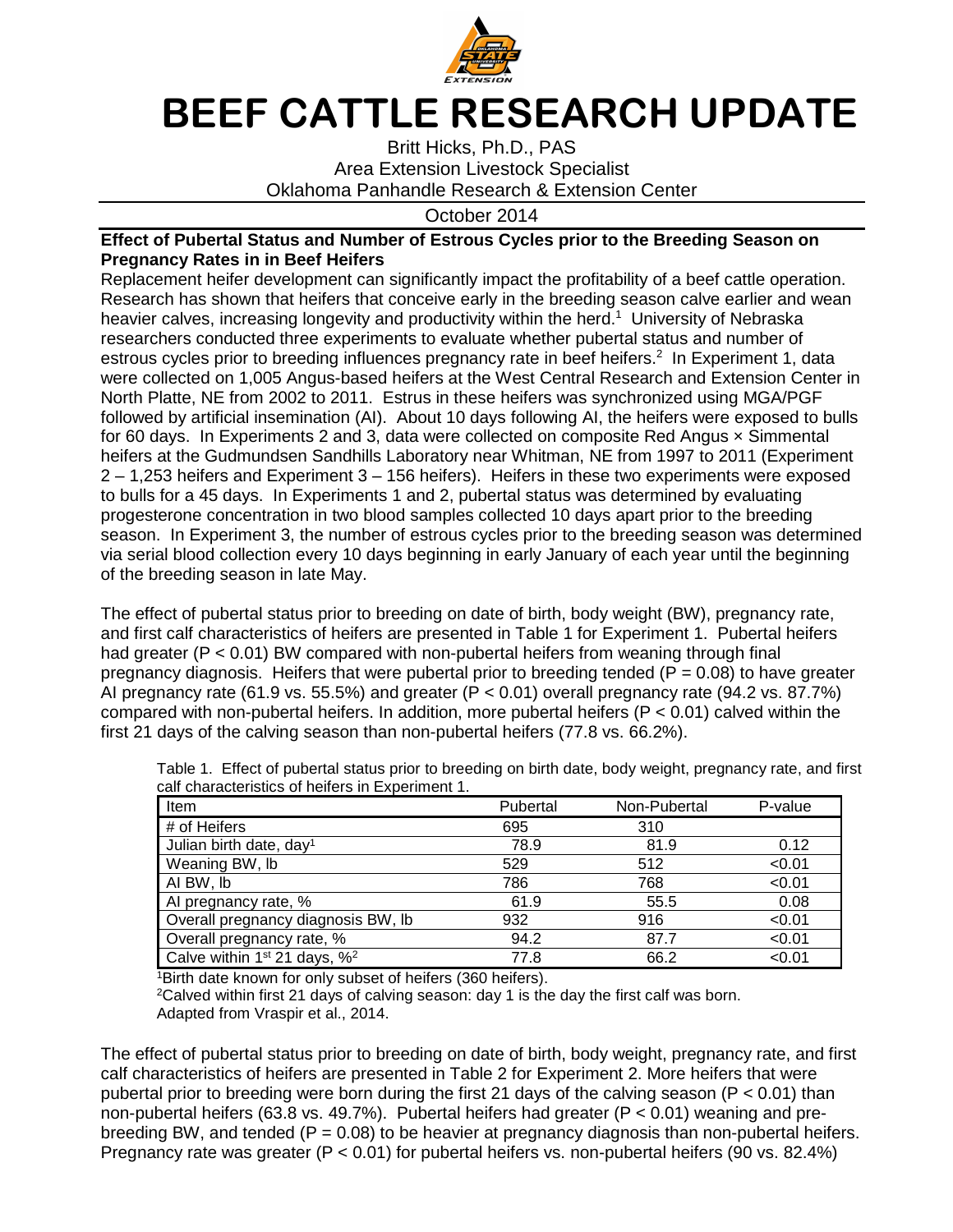and a greater (P < 0.01) proportion of pubertal heifers calved within the first 21 days of the calving season compared non-pubertal heifers (79.1 vs. 67%). As a result, pubertal heifers weaned older (P  $<$  0.05) and heavier calves (P  $<$  0.01) than non-pubertal heifers. Second season pregnancy rate was similar between groups

| Table 2. Effect of pubertal status prior to breeding on birth date, body weight, pregnancy rate, and first |  |  |  |  |  |  |
|------------------------------------------------------------------------------------------------------------|--|--|--|--|--|--|
| calf characteristics of heifers in Experiment 2.                                                           |  |  |  |  |  |  |

| Item                                                 | Pubertal | Non-Pubertal | P-value |
|------------------------------------------------------|----------|--------------|---------|
| <b>Experiment 2</b>                                  |          |              |         |
| # of Heifers                                         | 752      | 491          |         |
| Julian birth date, day                               | 83.9     | 87.8         | < 0.01  |
| Born 1 <sup>st</sup> 21 days, % <sup>1</sup>         | 63.8     | 49.7         | < 0.01  |
| Weaning BW, lb                                       | 461      | 445          | < 0.01  |
| Pre-breed BW, lb                                     | 665      | 649          | < 0.01  |
| Pregnancy diagnosis BW, lb                           | 812      | 805          | 0.08    |
| Pregnancy rate, %                                    | 90.0     | 82.4         | < 0.01  |
| Calve within 1 <sup>st</sup> 21 days, % <sup>2</sup> | 79.1     | 67.0         | < 0.01  |
| Calf weaning BW, lb                                  | 413      | 391          | < 0.01  |
| Calf weaning age, days                               | 181      | 177          | < 0.05  |
| 2 <sup>nd</sup> pregnancy rate, %                    | 89.8     | 91.2         | 0.65    |

<sup>1</sup>Born within first 21 days of calving season; day 1 is the day the first calf was born.

<sup>2</sup>Calved within first 21 days of calving season: day 1 is the day the first calf was born.

Adapted from Vraspir et al., 2014.

The effect of the number of estrous cycles prior to breeding on date of birth, body weight, pregnancy rate, and first calf characteristics of heifers are presented in Table 3 for Experiment 3. There was a trend  $(P = 0.15)$  for pregnancy rate to increase with the number of estrous cycles exhibited prior to breeding. As was observed in Experiments 1 and 2, heifers that were pubertal prior to breeding had a greater pregnancy rate than non-pubertal heifers (85 vs.  $68\%$ ; P = 0.05). In addition, heifers that were pubertal prior to the first breeding season had a greater  $(P < 0.01)$  second season pregnancy rate than heifers that were non-pubertal prior to the first breeding season (97 vs. 79.5%). Second season pregnancy rate was greater ( $P = 0.03$ ) for heifers having 2 or more estrous cycles prior to the first breeding season than heifers having 0 or 1 estrous cycles; however, heifers that had 0 or 1 estrous cycle had similar ( $P = 0.81$ ) second season pregnancy rates (79.5, 87.2, 100, 97, and 97.9% for 0, 1, 2, 3, and ≥4 estrous cycle groups, respectively). Heifers with 2 or more estrous cycles prior to the first breeding season tended to have  $(P = 0.08)$  a greater second season pregnancy rate than heifers that had one estrous cycle (98 vs. 87.2%).

|  |  | Table 3. Effect of the number of estrous cycles prior top breeding on birth date, body weight, |  |  |  |  |
|--|--|------------------------------------------------------------------------------------------------|--|--|--|--|
|  |  | pregnancy rate, and first calf characteristics of heifers in Experiments 3.                    |  |  |  |  |

| programs rate, and mot can characteristics or neiters in Experiments of |                   |             |                    |                   |                   |         |  |  |  |
|-------------------------------------------------------------------------|-------------------|-------------|--------------------|-------------------|-------------------|---------|--|--|--|
| Item                                                                    | 0                 |             | 2                  | 3                 | ≥4                | P-value |  |  |  |
| # of Heifers                                                            | 25                | 16          | 22                 | 27                | 66                |         |  |  |  |
| Julian birth date, day                                                  | 85.3              | 85.9        | 85.8               | 78.2              | 84.0              | 0.12    |  |  |  |
| Born 1 <sup>st</sup> 21 days, % <sup>1</sup>                            | 67.8              | 80.8        | 73.1               | 93.0              | 78.7              | 0.24    |  |  |  |
| Weaning BW, Ib                                                          | 489               | 494         | 507                | 524               | 504               | 0.10    |  |  |  |
| Pre-breed BW, Ib                                                        | 830               | 844         | 865                | 895               | 848               | 0.16    |  |  |  |
| Pregnancy diagnosis BW, lb                                              | 797               | 804         | 807                | 837               | 802               | 0.27    |  |  |  |
| Pregnancy rate, %                                                       | 68.0              | 81.3        | 86.4               | 92.2              | 81.8              | 0.15    |  |  |  |
| Calve within $1st 21$ days, $%^2$                                       | 65.3              | 83.6        | 87.6               | 82.7              | 75.1              | 0.47    |  |  |  |
| 2 <sup>nd</sup> pregnancy rate, %                                       | 79.5 <sup>b</sup> | $87.2^{ab}$ | 100.0 <sup>a</sup> | 97.0 <sup>a</sup> | 97.9 <sup>a</sup> | 0.03    |  |  |  |

 $a,b,c$ Mean without a common superscript differ (P < 0.05).

<sup>1</sup>Born within first 21 days of calving season; day 1 is the day the first calf was born.  $2$ Calved within first 21 days of calving season: day 1 is the day the first calf was born. Adapted from Vraspir et al., 2014.